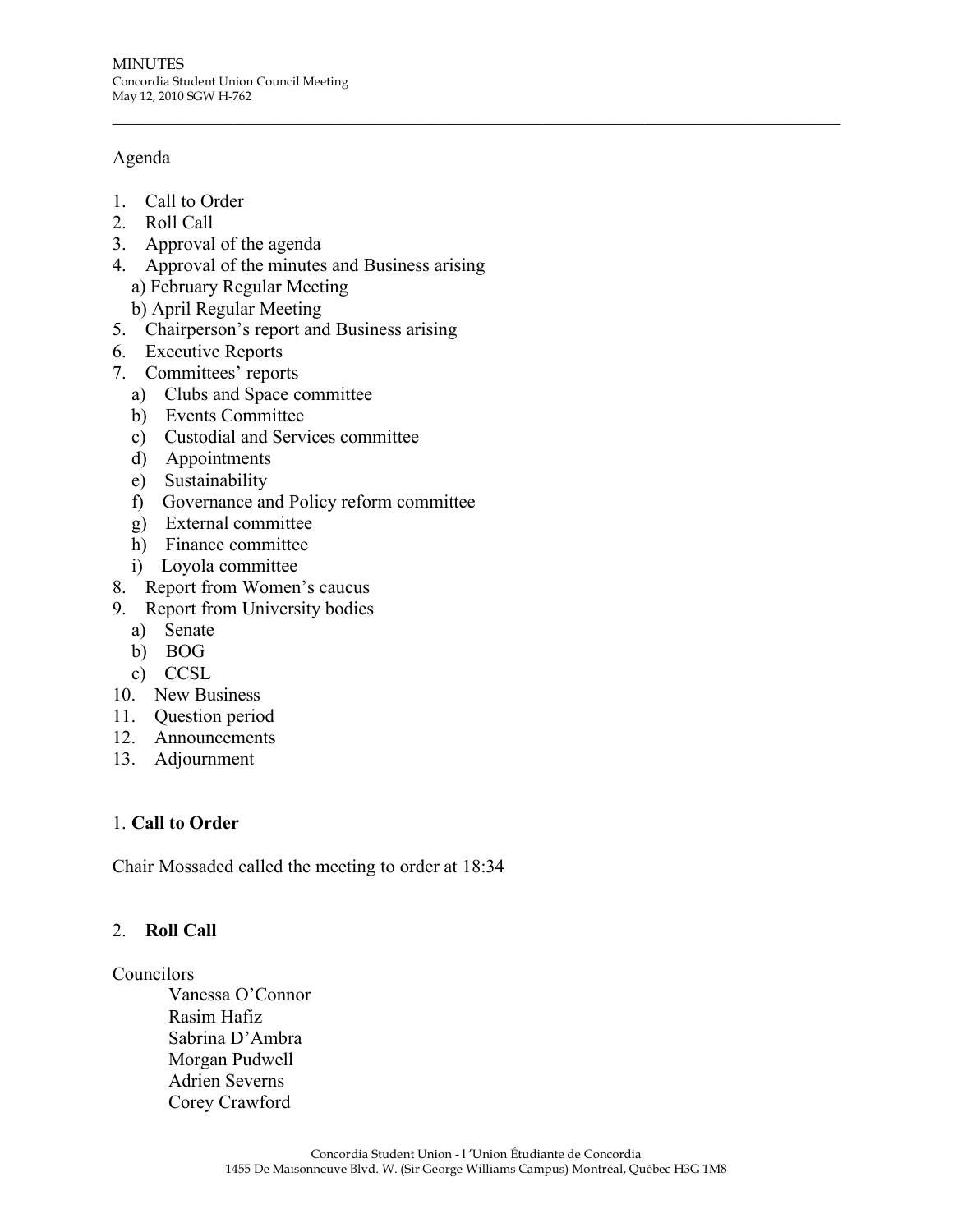**Executives** 

Amine Dabchy Kristen Gregor Stephanie Siriwardhana Alexander Oster Auob Muntasar

# 3. **Approval of the agenda**

**Motion to add a Bonus motion to the agenda** (Hafiz/ O'Connor)

# **Motion approved unanimously**

 Motion to amend the agenda to add two motions: one on New Signing Officers and another on a New CSU Representative on CFS-Q to be voted on omnibus (Dabchy/ O'Connor)

\_\_\_\_\_\_\_\_\_\_\_\_\_\_\_\_\_\_\_\_\_\_\_\_\_\_\_\_\_\_\_\_\_\_\_\_\_\_\_\_\_\_\_\_\_\_\_\_\_\_\_\_\_\_\_\_\_\_\_\_\_\_\_\_\_\_\_\_\_\_\_\_\_\_\_\_\_\_\_\_\_\_\_\_\_\_\_\_\_\_\_\_\_\_\_\_\_\_\_\_\_\_\_\_\_\_\_

# **Motions approved unanimously**

Motion to add a Budget Revision point to the agenda (Oster/ O'Connor)

# **Motion approved unanimously**

# **Motion to approve amended agenda**

 **Motion carried unanimously**

# 4. **Approval of the minutes and Business arising**

- a) **February Regular Meeting**
- b) **April Regular Meeting**

**Motion to approve the minutes omnibus**  (Dabchy/ O'Connor)

# **Motion carried unanimously**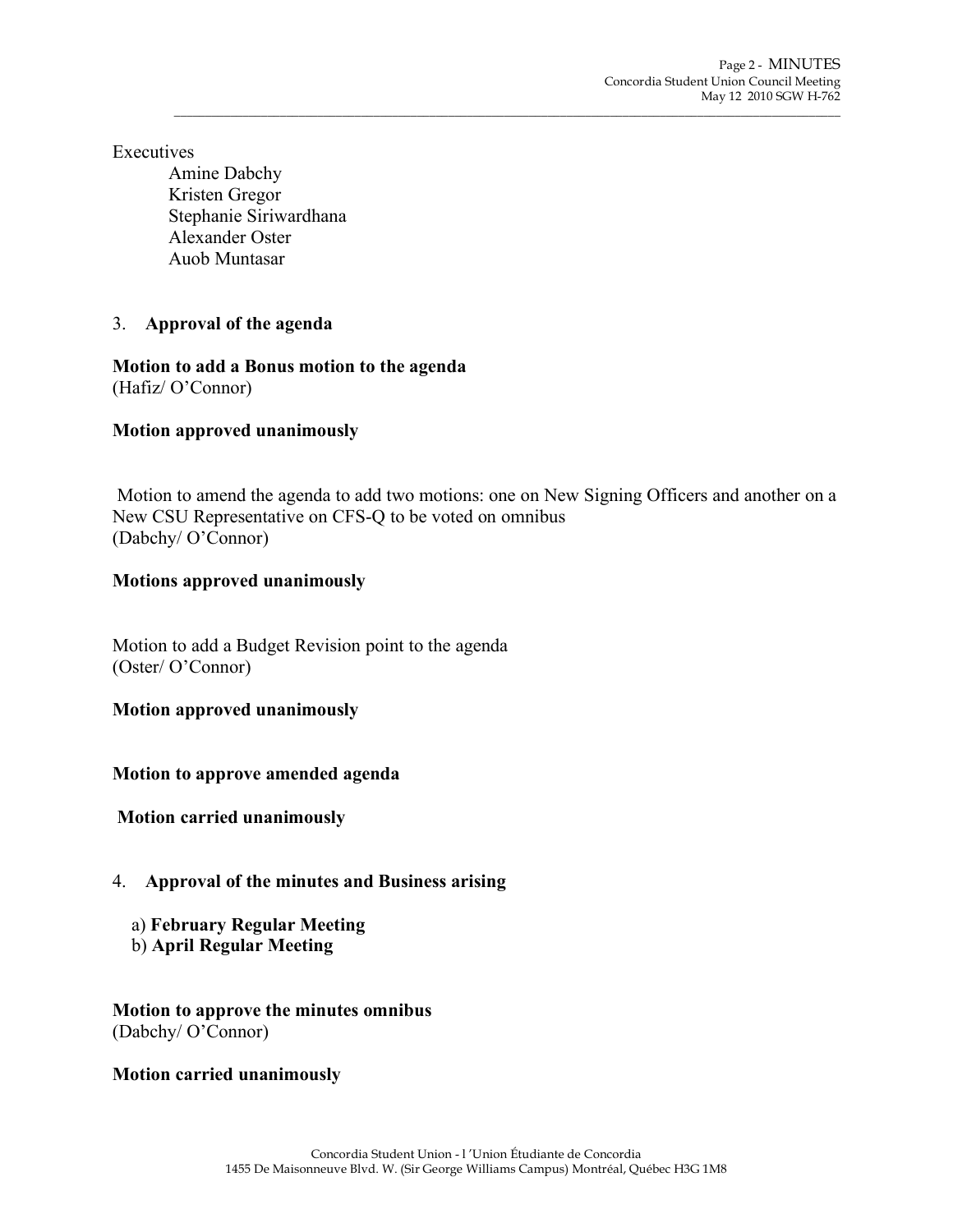# 5. **Chairperson's Report**

Mossaded was working on approving everything from the minutes to updating the standing regulations that had been modified throughout the year. He would be putting them online once updated. He congratulated the room and wished council luck in their future endeavors.

Dabchy congratulated the Chair on his work throughout the year.

\_\_\_\_\_\_\_\_\_\_\_\_\_\_\_\_\_\_\_\_\_\_\_\_\_\_\_\_\_\_\_\_\_\_\_\_\_\_\_\_\_\_\_\_\_\_\_\_\_\_\_\_\_\_\_\_\_\_\_\_\_\_\_\_\_\_\_\_\_\_\_\_\_\_\_\_\_

#### 6. **Executive Reports**

#### a. **President**

Dabchy had been working on the transition. Recently they went to a 24-hour training session retreat for the incoming executives. He had also been dealing with CFS stuff with Muntasar. As well Dabchy attended Senate Steering committee meeting and the Executive Committee of BOG.

Dabchy added that he had been working on the president's report for the AGM and that there were copies of the report for any councilors or others who wanted one.

#### b. **Vice President Clubs and Promotions**

Siriwardhana had been training incoming executives Morgan and Rami. She had organized the recent Birthday Party at Reggies. She had been assisting with preparations for the CSU AGM, and was currently planning a little staff appreciation event. She also noted there would be a final Clubs and Space committee meeting.

#### c. **Vice President Sustainability and Projects**

Oster had been working on the transition and on facilitation for the incoming team. He had worked with the Network Admin and the Loyola Luncheon coordinator to understand the Hive Space and was working with admin too.

The Sustainability Action Fund would be doing summer funding allocations. One new initiative was a library set up at the Hive, with help from the university and from the co-op bookstore. Oster had been attending committee meetings like exploratory committees, senate committee, where they approved a new minor in Human Rights in the Political Science department and a minor in Law and Society in the history department.

Oster added there was a Bottled-water-free campus petition on the sustainability section of the CSU website, he was hopeful for next year that they continue the project.

#### d. **Vice President External**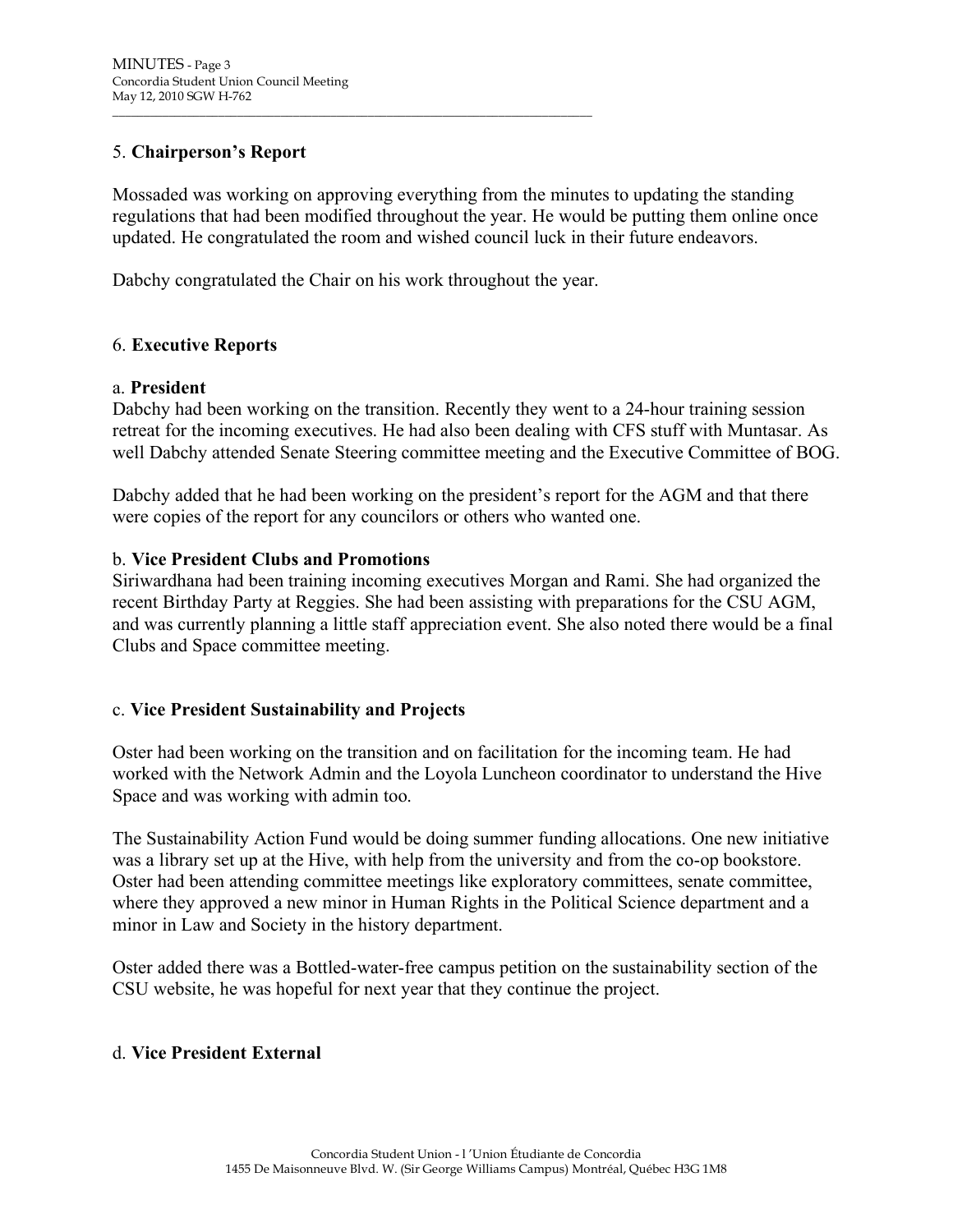Muntasar had been working with Severns who would be transitioning into position. As well he had been spending time on the CFS-Q project. They were winding down as three of four schools in Quebec were no longer members. This had taken up the majority of his time, in terms of making sure all records including financial records were complete and balancing. He was also prepping for the CFS conference at the end of the month going over the motions proposed and hoping that they approve the CSU's referendum.

\_\_\_\_\_\_\_\_\_\_\_\_\_\_\_\_\_\_\_\_\_\_\_\_\_\_\_\_\_\_\_\_\_\_\_\_\_\_\_\_\_\_\_\_\_\_\_\_\_\_\_\_\_\_\_\_\_\_\_\_\_\_\_\_\_\_\_\_\_\_\_\_\_\_\_\_\_\_\_\_\_\_\_\_\_\_\_\_\_\_\_\_\_\_\_\_\_\_\_\_\_\_\_\_\_\_\_

He also noted much time had been spent on the tuition waiver issue, but now student representatives on the Senate, the BOG and the CCSL will still get the tuition waiver of 3 credits each semester that they sit on these bodies.

# e. **Vice President Student Life**

Gregor had helped Siriwardhana with end of year party at Reggies. As well she was assisting with the staff BBQ to be held May  $28<sup>th</sup>$  tentatively.

She had been working on the COI application and bookings for next year, and trying to decide on what artist to bring next year. She was also working on being sure staff hiring announcements went out on time for next years events. The theme had already been decided which was exciting. She had discussed some of the changes that would happen on MacKay and the terrace with various people and how they could best use these.

Dabchy stated he and his executives were very honored to serve over the past year and it had been a great year. The last meeting was very nostalgic. He thought it had been a fruitful year. If given the chance to do it again all of them agreed they would run again. Dabchy thanked council for their support.

# 7. **Committee reports**

- a. **Clubs and space committee** would be meeting soon and they will discuss spaces for clubs.
- b. **Events committee** might meet once more before the end of the term.
- c. **Custodial and services committee -** There was no meeting.
- d. **Appointments committee** There was no appointments to be made.
- e. **Sustainability committee-** There was no meeting.
- f. **Governance and Policy Reform committee –** There was no meeting.
- g. **External committee** The committee would meet soon.
- h. **Financial committee** No meeting as all special projects applications were already processed.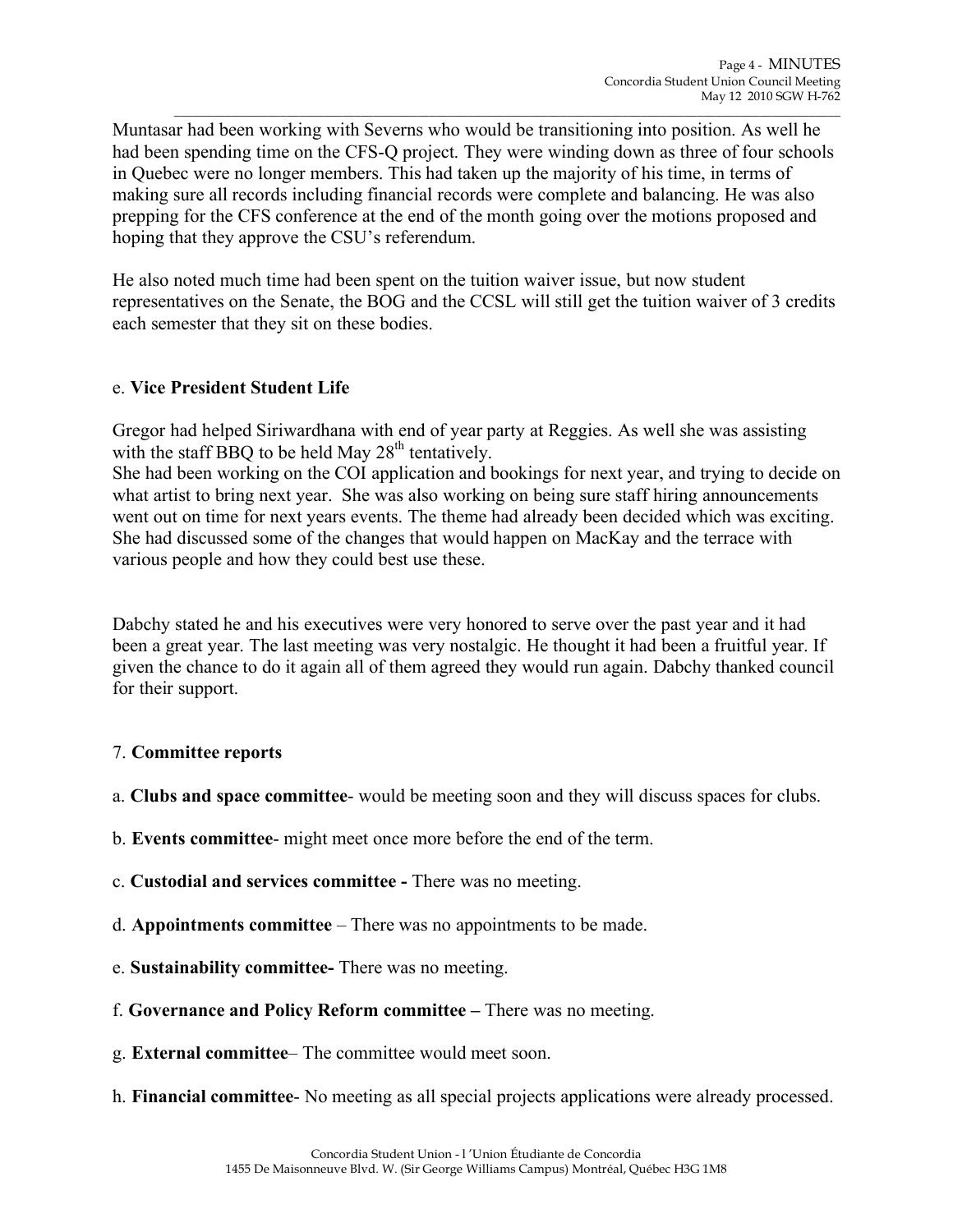#### i. **Loyola committee**– There was no meeting.

#### 8. **Report from the Women's caucus** -There was no meeting

\_\_\_\_\_\_\_\_\_\_\_\_\_\_\_\_\_\_\_\_\_\_\_\_\_\_\_\_\_\_\_\_\_\_\_\_\_\_\_\_\_\_\_\_\_\_\_\_\_\_\_\_\_\_\_\_\_\_\_\_\_\_\_\_\_\_\_\_\_\_\_\_\_\_\_\_\_

#### 9. **Report from University bodies**

#### a. **Senate**

There would be a meeting next week.

#### b. **BOG**

The meeting was coming up on May  $27<sup>th</sup>$ .

#### c. **CCSL**

They met and approved reinstating the tuition waiver. As well they set the amount of funding for Graduate students to take advantage of CSU Advocacy and LIC services. Muntasar explained that the waiver was for 6 credits  $= 600\$  a year. This year it would be a check and not simply a waiver. The waiver amount was based on the Quebec rate charged per credit.

#### 10. **New Business**

#### a. **Motion for a 10% increase in the salary for this year's executives as a bonus.** (Hafiz/ O'Connor)

Motivated that their work ethic was strong and that they had accomplished a lot over the year. They had accomplished what they set out to do in their platform and had to clean up a lot of corruption. He thought it was a good incentive for current and for the future executive.

O'Connor: wanted to know if that amount was possible in the budget. Dabchy: Responded it would come from the rollover, they were expecting a 65,000\$ surplus.

D'Ambra: Asked if it was just for this year or would it continue next year. Hafiz: Responded it was a bonus only for this years' executive.

#### **Motion carried unanimously**

#### b. **Motion for change of signing officers**

(Dabchy/ O'Connor)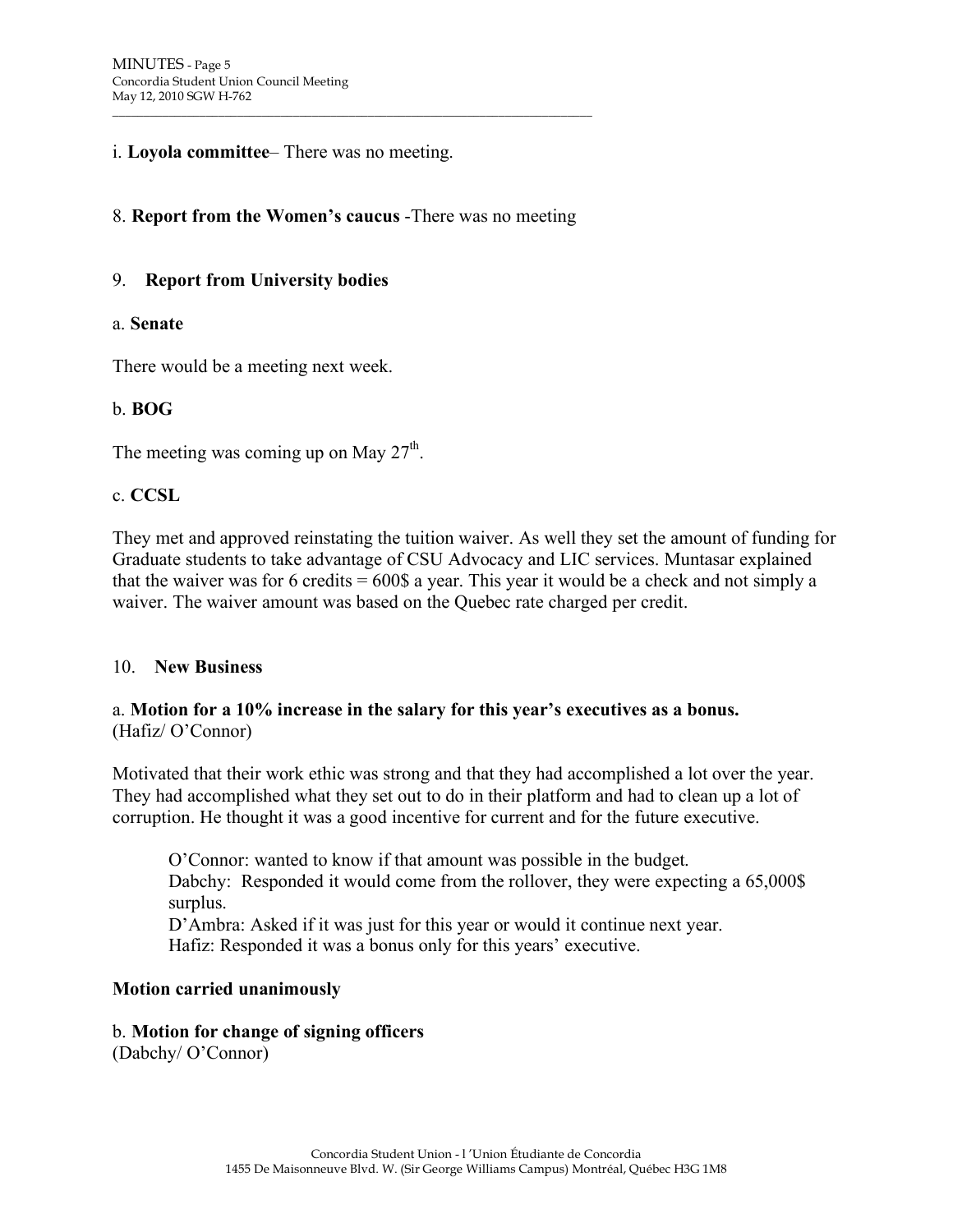Dabchy motivated that councilor Del Vecchio was a signing officer and she moved away. Yu the executive assistant was in China and the council needed to urgently appoint 2 signers. Motion to switch signers from Yu Hui Yu and Leah Del Vecchio to Sumaiya Ganghat and Adrien Severns (Dabchy- O'Connor)

\_\_\_\_\_\_\_\_\_\_\_\_\_\_\_\_\_\_\_\_\_\_\_\_\_\_\_\_\_\_\_\_\_\_\_\_\_\_\_\_\_\_\_\_\_\_\_\_\_\_\_\_\_\_\_\_\_\_\_\_\_\_\_\_\_\_\_\_\_\_\_\_\_\_\_\_\_\_\_\_\_\_\_\_\_\_\_\_\_\_\_\_\_\_\_\_\_\_\_\_\_\_\_\_\_\_\_

### **Motion carried unanimously**

# **c. Motion for CFS-Q appointment to become Adrien Severns**

(Dabchy/ O'Connor)

Dabchy Motivated that Muntasar was the chair and was the outgoing VP External and Severns was the incoming VP External, it was only natural that he become the CSU's CFS-Q representative.

#### **Motion carried unanimously**

#### d. **Transfer of Funds Motion**

(Oster/ O'Connor)

Oster motivated that the Concordia Greenhouse had changed a lot and part was becoming an organic seedling farm for places across Montreal. It had received a lot of press coverage and attention from many faculties. It was a student-led initiative but they had applied for funding from the CSU special projects fund late. The student leader was an incoming Masters student. Oster had set aside his remaining discretionary funds in hopes council wanted to allocate it to the seedling project. He had 1100\$ in his discretionary and was hoping to give \$1500. To do this Oster wanted to move 415\$ from the conferences line to the green initiatives line to go to the greenhouse seedling project.

#### **Motion carried unanimously**

#### 11. **Question period**

Crawford: Asked about opt out for fees, he thought there was going to be an option for students to opt-out online from certain fees when they register.

Dabchy: Responded it was a question for the Policy Reform Committee.

O'Connor: Explained that the committee ruled against it. She said they felt it was too ambitious for the committees

Dabchy: Continued it was very difficult based on CSU bylaws to have a position on the issue. He met with VP external of the university and they said they would move ahead with or without the CSU. Knowing the VP Freedman it would be quick. If they wanted to establish something like McGill had online, they could do it with our without the CSU.

Oster: Responded he thought it was a dangerous precedent, people could opt out very easily if that were to happen, it was a small amount of money per student, but it added up to a substantial amount for the fee levies. He thought it lent itself to an increase in student apathy towards the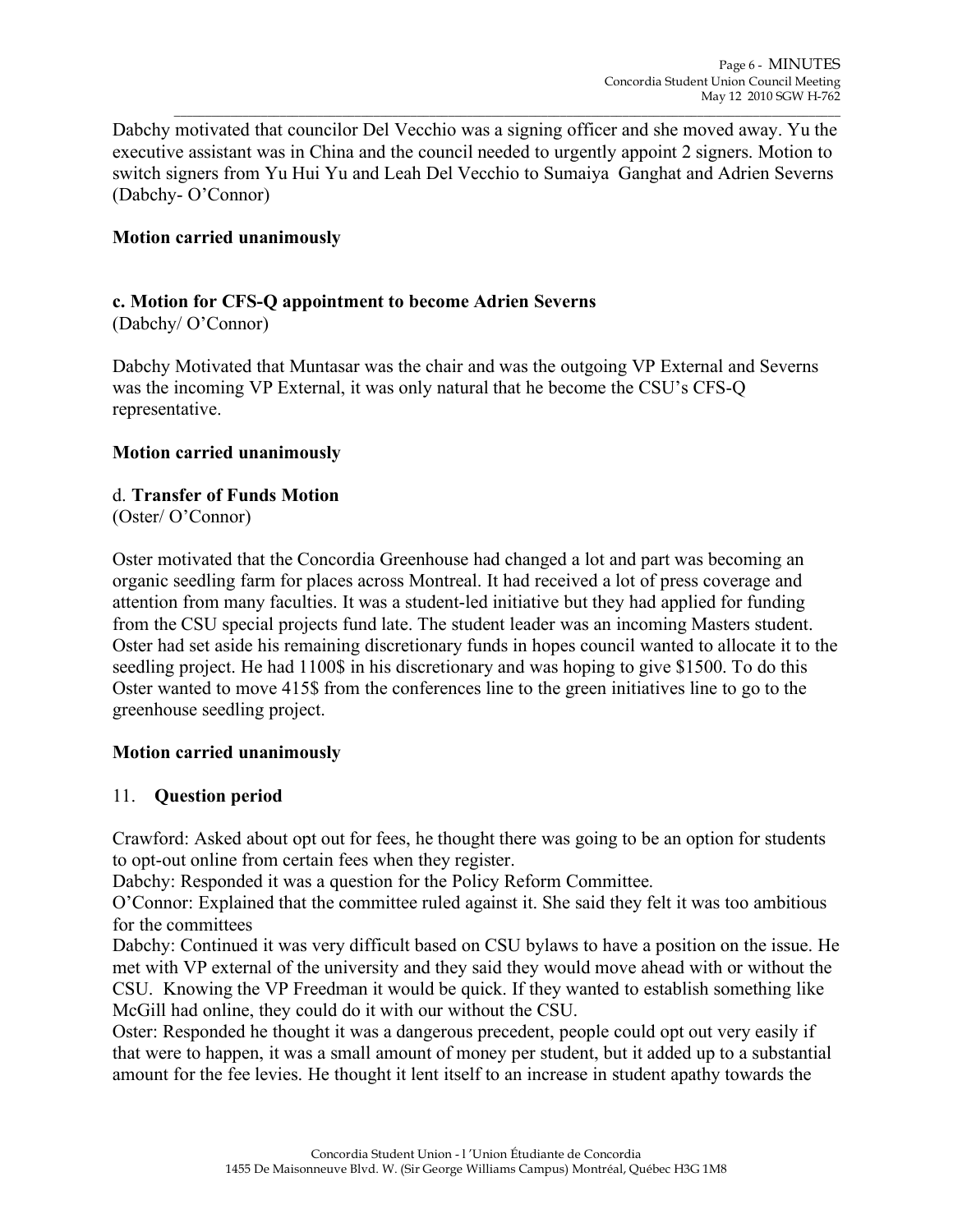levies that fought very hard to get their funds. He understood if it was opting out of some of the ancillary fees but he thought it showed a lack of support for student activism.

Crawford: Asked if one university could do it why not Concordia.

\_\_\_\_\_\_\_\_\_\_\_\_\_\_\_\_\_\_\_\_\_\_\_\_\_\_\_\_\_\_\_\_\_\_\_\_\_\_\_\_\_\_\_\_\_\_\_\_\_\_\_\_\_\_\_\_\_\_\_\_\_\_\_\_\_\_\_\_\_\_\_\_\_\_\_\_\_

Dabchy: Stated he knew it was hard to know how when and where to opt out of each fee, because each fee had a different time. He thought they could work on a specific process, to bring together the times.

Oster: Responded streamlining or standardizing was something he understood. However he thought just clicking a box did not show the proper respect to the groups.

# 12. **Announcements**

Dabchy thanked everyone for all their hard work that had made for an amazing year.

# 13. **Adjournment**

# **Motion to adjourn**

(Dabchy/ Severns)

Motion carried unanimously meeting was adjourned at 19:05.

Attached Executive reports May 2010

# Prince Ralph Osei VP Services and Loyola

- Month of transition, been working with both old and new executives
- Worked with the team to hold a well attended AGM on the  $3<sup>rd</sup>$
- Presence at the Lieutenant Governor's award where 3 Concordia Students were awarded, including our own VP Sustainability & Projects
- Presence at successful End of Year party
- Our LIC extension program fell through but we secured the services of a Criminal lawyer who will work 2 days a week for free
- Attended the last CCSL meeting, approved the new tuition rebate for students on university bodies ( rebate up to 12 credits per year)
- Interview with the Concordian Journal
- Working on the Loyola kitchen expansion
- Successful Coffee breaks
- I must also inform Council of my absence at this meeting due to my participation on a trip for student leaders from across Canada to Germany/Poland to learn about the holocaust
- It's been great working with you all this year, all the best.

Stephanie Siriwardhana VP Clubs and Promotions